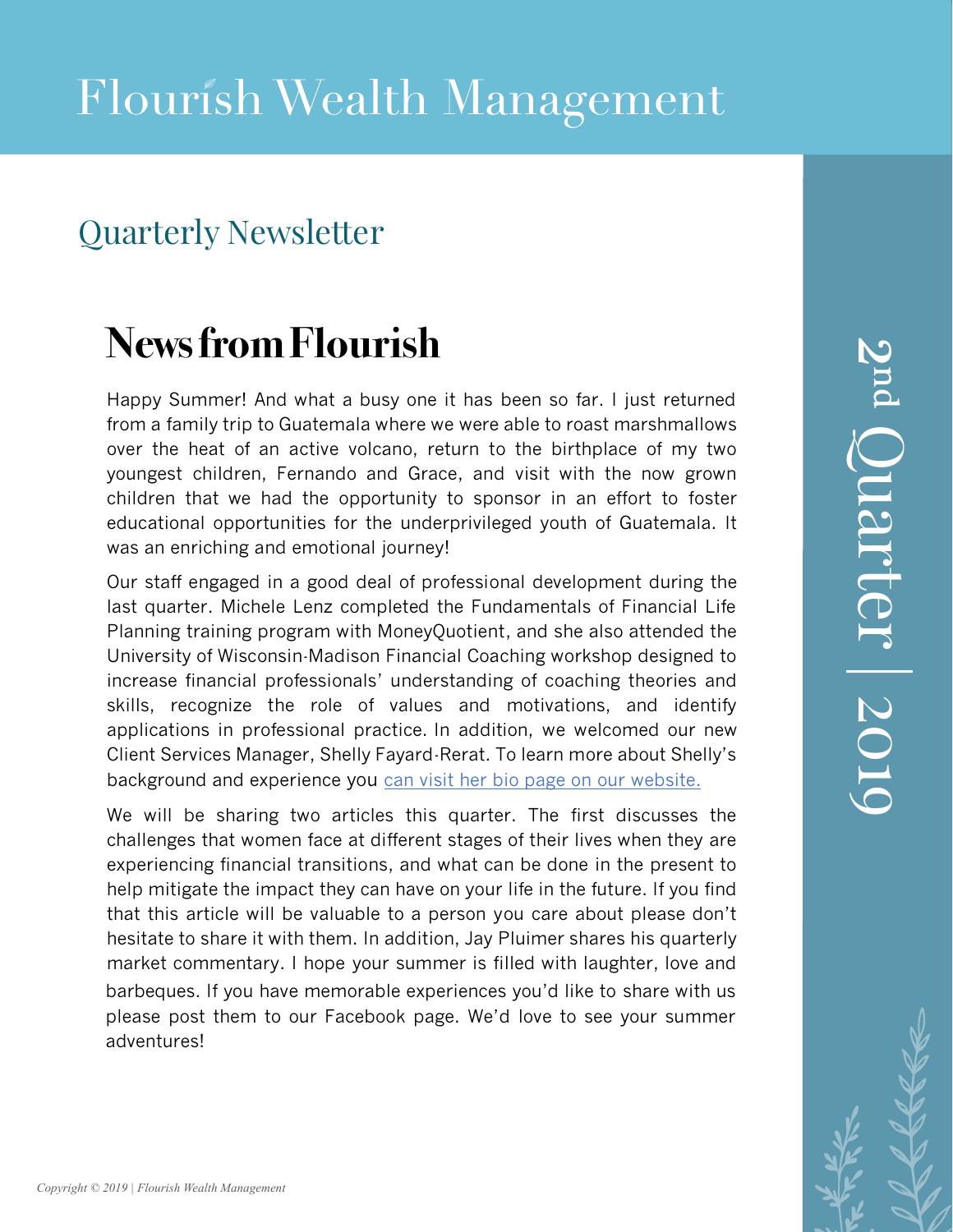### Q2 2019 QUARTERLY ARTICLE

# **TheChallengesFacedbyWomenin Transition**



#### **By: Kathy Longo, CFP®, CAP®, CDFA® President & Founder**

After many years in the financial industry, I have met countless women (and men) who have come to me in crisis. Whether it is divorce, loss of a spouse or loss of a career, these transitions can rattle you to your core. In a marriage, you have spent most of your adult life dedicating your time to your family – especially your spouse. When that connection is pulled out from under you it can be hard to navigate your own emotions, let alone the practical administration of what you should be doing for your financial security.

There comes a time in our lives when things have maintained a status quo of sorts for so long that it can be hard to picture a life without what you once had. You have a new life that doesn't look at all like what you thought it would and sometimes it can be hard to recognize – your life and yourself in it.

According to AARP almost two-thirds of women in middle and older age have experienced some type of major financial transition.<sup>1</sup> While the transitions can vary from marriage to divorce to retirement or even losing a job later in life, the outcome can often be the same—you end up in a place where you may not know what to do about your finances or how to take the first steps.

*Copyright © 2019 | Flourish Wealth Management*

<sup>1</sup> <https://blog.aarp.org/where-we-stand/womens-retirement-at-risk>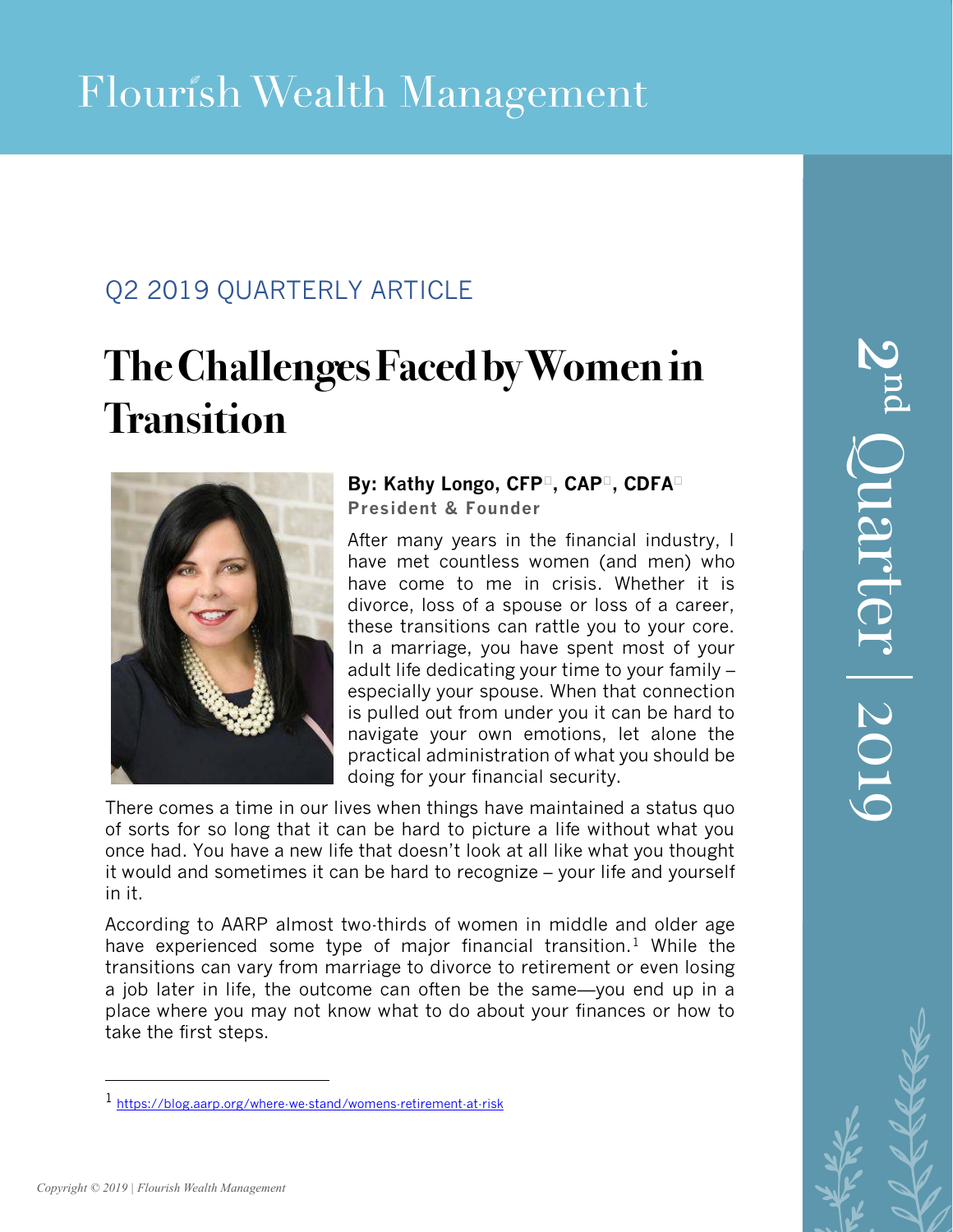## Flourish Wealth Management

Men also face these challenges, but women have longer life expectancies, lower retirement savings, and a higher likelihood of facing financial challenges on their own. According to a study put out by Wi\$eUp, a financial education program for Gen X and Gen Y women, 99 percent of women will be financially responsible for themselves or their families at some point in their lives.<sup>2</sup>

#### Divorce and Widowhood is Harder on Women than Men

Income for a woman after a divorce can fall as much as 41% compared with 23% for men. Widows face similar challenges though the income gap narrows a little bit to 15% instead of 18%.<sup>3</sup> Why is there such a disparity?

The three main sources of retirement income (Social Security, pensions, and earnings) are designed to work more to a man's benefit than a woman's. Men have higher and more consistent earnings during their working years, all of which amounts to greater retirement benefits and income when they choose to end their career.

To and through retirement, women are charged with earning less money and then making it last longer. While we would all like to make the world a fairer place with more equal pay for men and women, in the meantime we need to identify solutions to the problem that is in front of us right now.

#### Save More Money and Start Earlier

Of course, this is easier said than done. Sacrificing our time and money for our family is almost an inherent part of most women's existence and trying to stamp out thousands of years of habit is not likely (nor is it necessary). But making some strong efforts to split the difference on your financial sacrifices may help you not to struggle in your old age.

Contributing as much as you can as early as you can to your company retirement plan and staying within a manageable budget will help you grow

<sup>2</sup> <http://wiseupwomen.tamu.edu/>

<sup>3</sup> <https://www.gao.gov/products/GAO-12-699>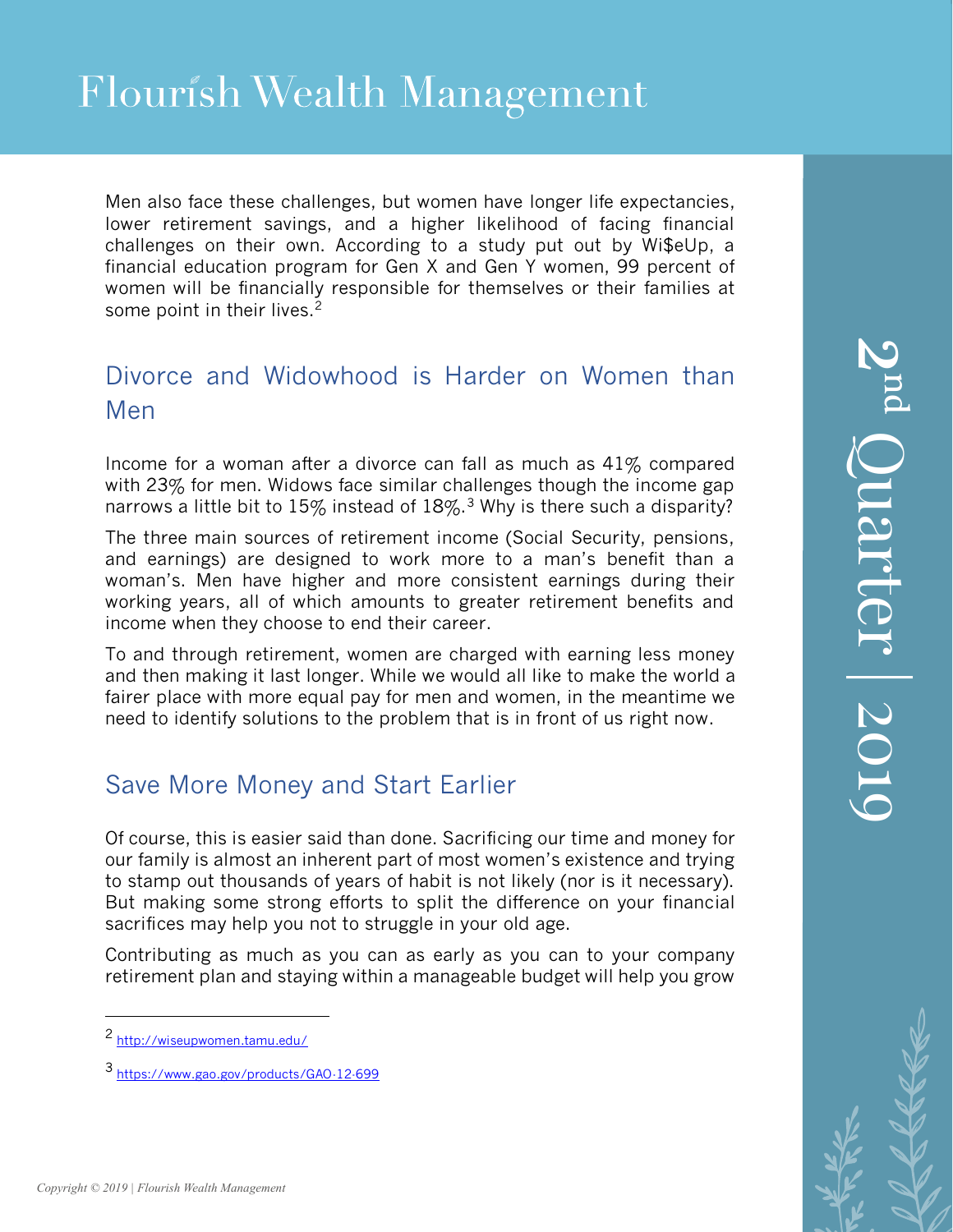your nest egg and give it a long enough time horizon to watch it mature. If you want to help your children with their college, then you might consider saving 1/<sub>3</sub> or ½ before college and then, during those years, decreasing your retirement contributions a little or supplementing with student loans.

If you put all your savings into college tuition while your children are young, you are losing a decade or so of powerful retirement saving that can mature for much longer than the tuition has time to. Be smart about how you are investing and saving your money. It can be helpful to speak with an advisor who can help you develop a savings and investing plan that works for your unique circumstances.

### Try Not to Let Your Emotions Get the Better of You

 For women in transition, one of the most emotionally challenging things to consider is whether or not to keep the family home. While a home is typically one of the largest assets that you may have, it is not money that you can live on because you are literally living in it. Of course, that pragmatic thinking doesn't account for the decades of memories, mementos and traditions that were built in that sacred place. When I am working with a client who may need to come to terms with parting with their home, I like to help them through a list of pros and cons and help them come to the determination by themselves. Don't let people coax you into a decision you aren't ready to make but rather look at the practical as well as the sentimental value of your home and make the choice based on a healthy combination of logic and love.

#### Financial Planning for Women in Transition

It can often be beneficial to speak and work with someone who is removed from your situation enough to provide an objective perspective. It will be important to find a person who has empathy, compassion and an understanding of your experience and doesn't approach the relationship as transactional.

Having a financial plan after a transition can help clean your slate and create a strong foundation for your new life and whatever it may bring. It may help you to find some clarity and have some peace of mind in knowing that there are some guidelines and strategies in place to help you move forward.

Whatever stage of life or transition you are in, we are here to help you through it. Please don't hesitate to [contact us](https://www.flourishwealthmanagement.com/contact.html) with questions or to make an appointment.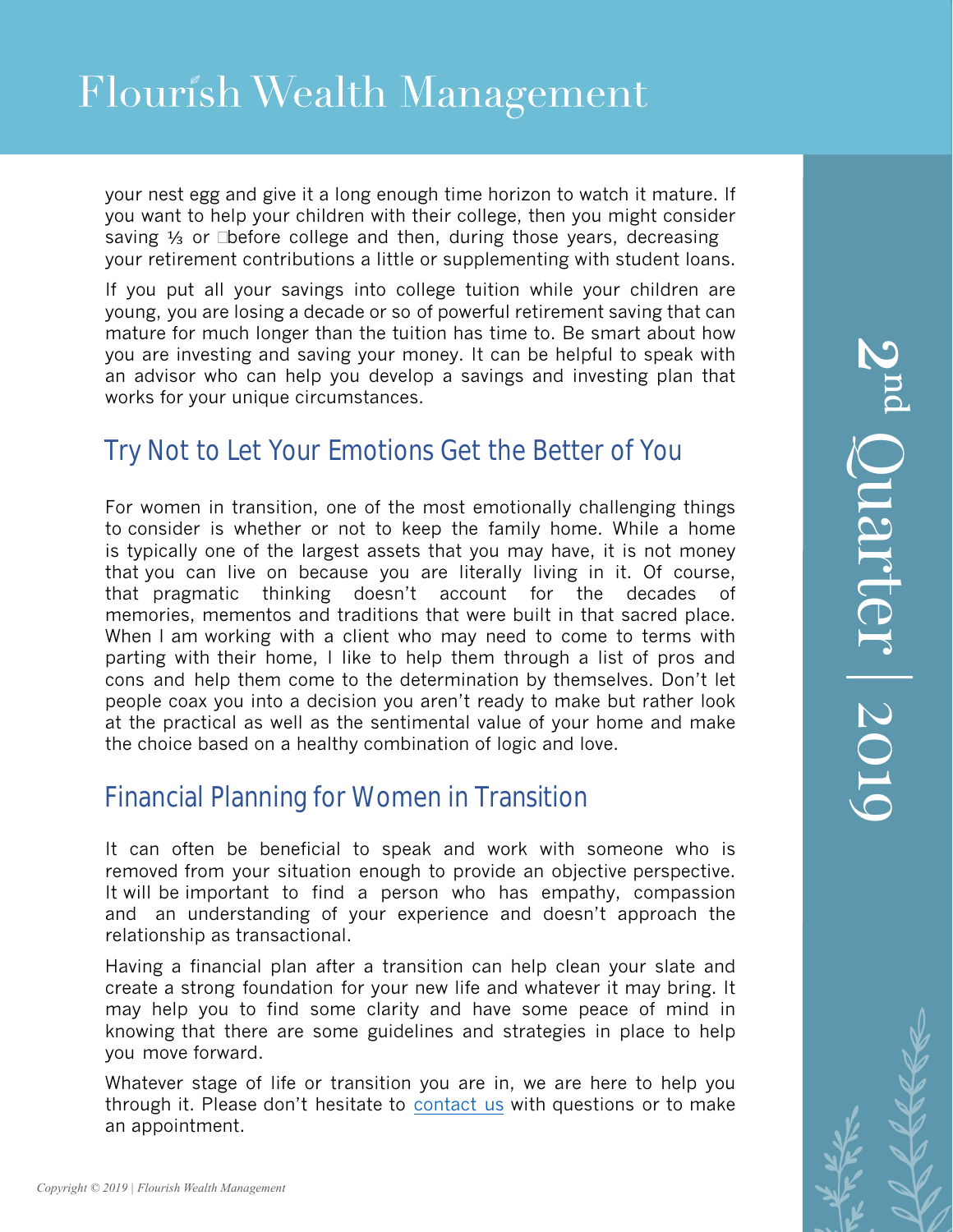### **MarketCommentary** Second Quarter 2019



**By: Jay E. Pluimer, AIF®, CIMA®** Director of Investments

The Summer Solstice delivered a lot of Minnesota sunshine along with positive market momentum. We ended the second quarter with positive Stock and Bond markets for the first half of the year, and with Stock markets reaching new record highs. In fact, this was the seventh best June in history and the best since 1926. In addition, this was the seventh straight year with positive market returns in the first half of the year. These positive results may be a surprise to anybody who watches the news, listens to the radio, or

reads the news (paper or electronic versions) as the market gains have been lost in the shuffle of other pressing stories. Most of the major market concerns are still about geopolitical events including a potential Trade War with China, conflict and turmoil in the Middle East, ongoing Brexit floundering, concerns about where the Federal Reserve will choose to drive the US economy, and early palpitations about the US Presidential election in 2020. For perspective, as of June 30<sup>th</sup> the S&P 500 Index (US Large Cap Stocks) is up 18.5%, the Russell 2000 Index (US Small Cap Stocks) is up 17.0%, and the MSCI All-Country ex-US Index (International Stocks) is up 13.6% despite the multitude of concerning headlines.

What is driving markets forward against the geopolitical headwinds? The global economy recently entered a period of slowing growth due largely to concerns and issues related to trade with the US (Brexit doesn't help either). China is the  $2<sup>nd</sup>$  largest economy in the world and a more active trading partner in many markets than the US. Many US companies have been the primary losers from the tariffs put in place so far, plus US consumers who have received a relatively small hit from the Trade War rumblings (so far). The markets are currently pricing in a "best case scenario" where the US and China sign a reasonably fair trade agreement, trading with peripheral countries resumes, and Middle East tensions stay